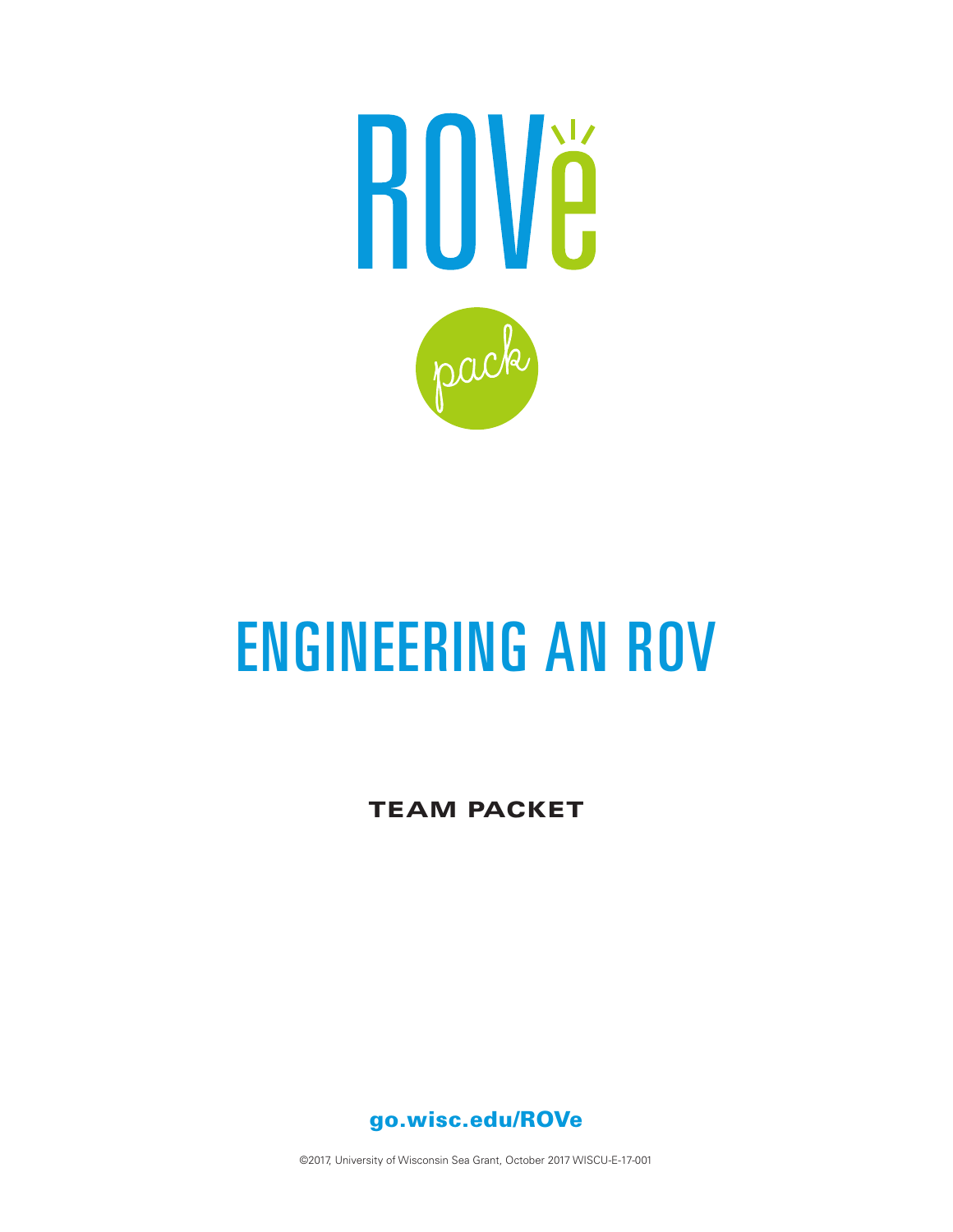## ENGINEERING AN ROV

All work must be completed in pencil and each step must be checked and initialed by your teacher or peer before you can proceed to the next step.

## TEAM MEMBERS

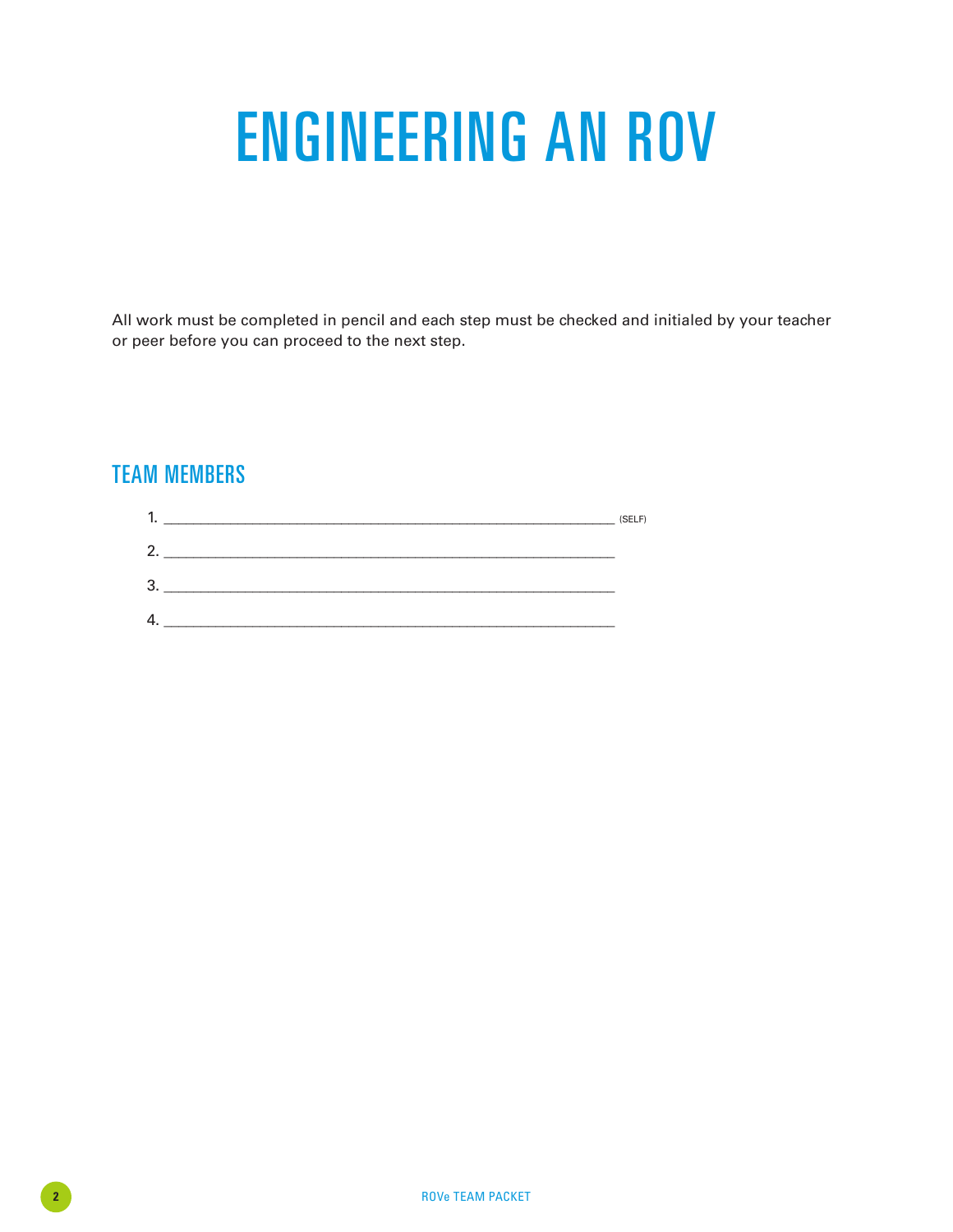## $\square$  STEP ONE DEFINE THE PROBLEM

What do you want to find out? Identify your problem in the form of a question.

|  | STEP TWO IDENTIFY DESIGN REQUIREMENTS                                                                                                                                                                                          |                                          |  |  |  |
|--|--------------------------------------------------------------------------------------------------------------------------------------------------------------------------------------------------------------------------------|------------------------------------------|--|--|--|
|  | Specify the design requirements (criteria). This would include size and availability of<br>resources.                                                                                                                          |                                          |  |  |  |
|  | Additional criteria to include                                                                                                                                                                                                 |                                          |  |  |  |
|  | 1. Battery must be in hand and act as your on/off switch                                                                                                                                                                       |                                          |  |  |  |
|  | 2. Must travel backwards and forwards                                                                                                                                                                                          |                                          |  |  |  |
|  | 3. Coat hangers may not be cut, altered or glued                                                                                                                                                                               |                                          |  |  |  |
|  |                                                                                                                                                                                                                                |                                          |  |  |  |
|  |                                                                                                                                                                                                                                |                                          |  |  |  |
|  | As a group, determine what you want the ROV to accomplish                                                                                                                                                                      |                                          |  |  |  |
|  |                                                                                                                                                                                                                                |                                          |  |  |  |
|  |                                                                                                                                                                                                                                |                                          |  |  |  |
|  | Travel Distance Lawrence and the Community of the Community of the Community of the Community of the Community of the Community of the Community of the Community of the Community of the Community of the Community of the Co |                                          |  |  |  |
|  |                                                                                                                                                                                                                                |                                          |  |  |  |
|  |                                                                                                                                                                                                                                |                                          |  |  |  |
|  | <b>ROV Kit Materials</b>                                                                                                                                                                                                       |                                          |  |  |  |
|  | $\Box$ motor with propeller and wire                                                                                                                                                                                           | $\Box$ 2 meters of kite string           |  |  |  |
|  | $\Box$ 9V snap battery                                                                                                                                                                                                         | $\Box$ 15 washers                        |  |  |  |
|  | $\Box$ One meter of duct tape                                                                                                                                                                                                  | $\Box$ 25 centimeters of insulation foam |  |  |  |
|  | $\Box$ 5 popsicle sticks                                                                                                                                                                                                       | $\Box$ 10 Paper clips                    |  |  |  |

□ 2 bobbers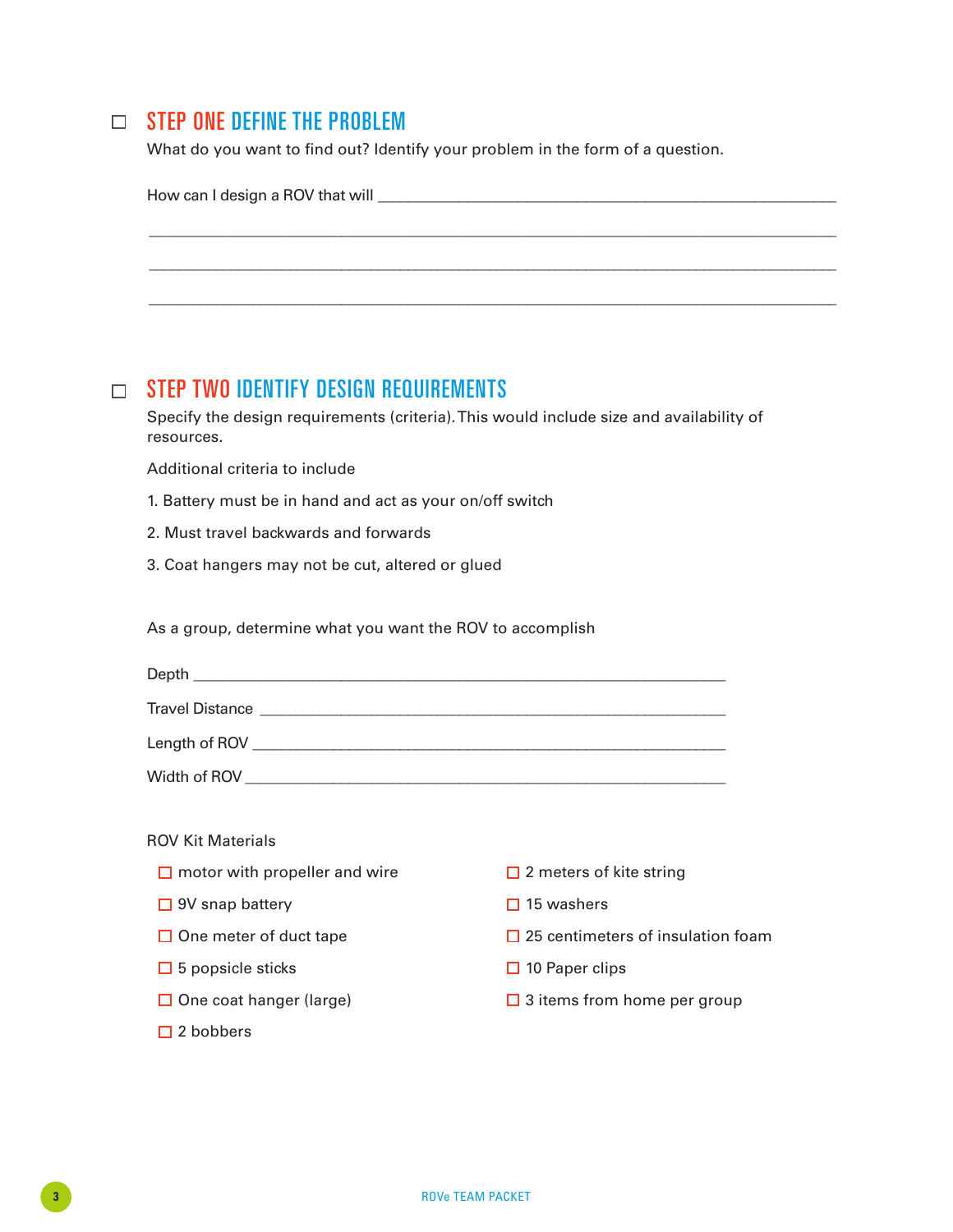## $\Box$  STEP THREE BRAINSTORM AND SKETCH POSSIBLE SOLUTIONS

Work on your own for **15-20 minutes** to make two quick sketches of your own ideas. Each design idea should be given a name, and **labels/arrows** should be included to identify parts and how they might move.

Name of ROV design

Name of ROV design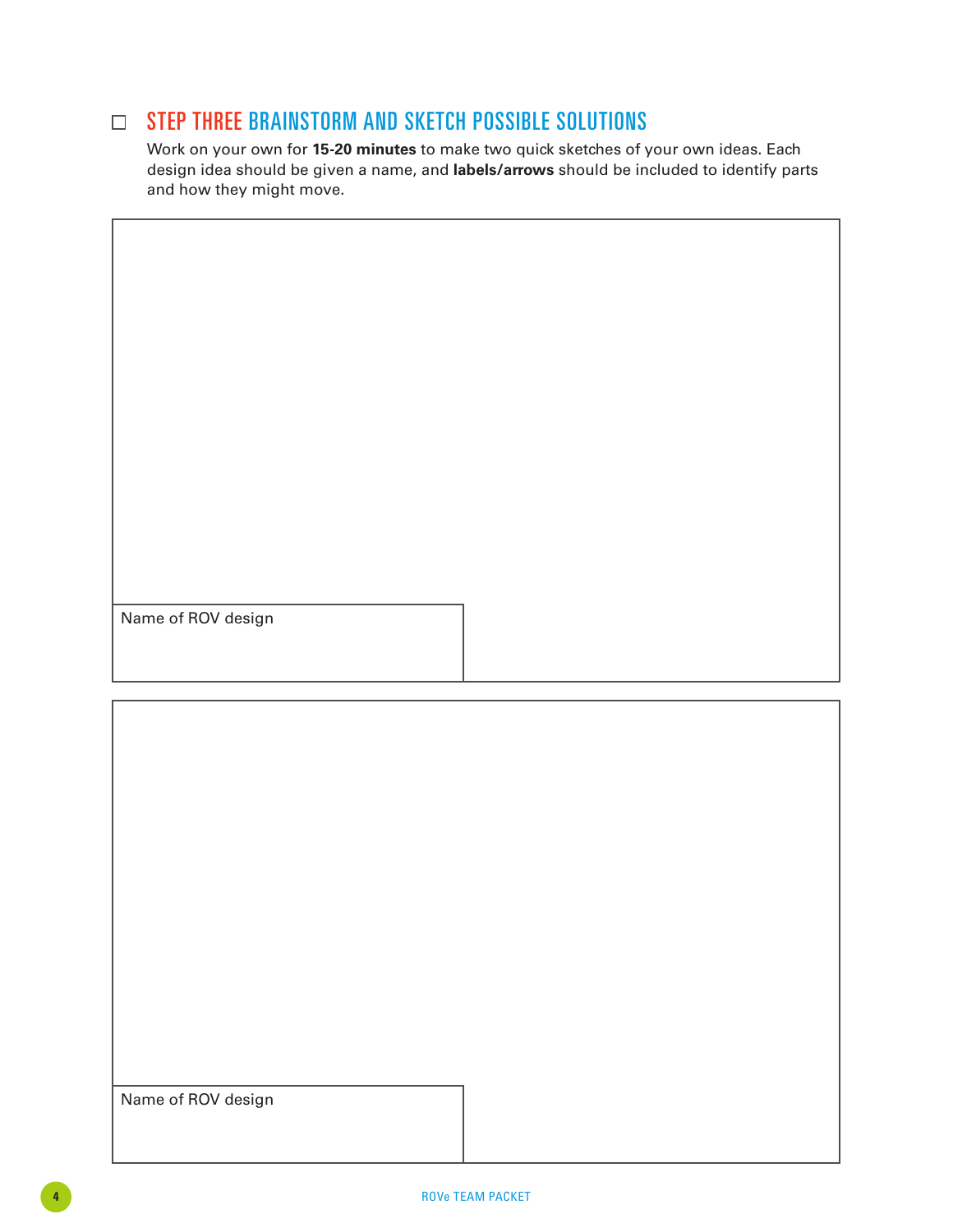### $\Box$  STEP FOUR ANALYZE THE PROS AND CONS OF EACH SOLUTION

Name of Design **\_\_\_\_\_\_\_\_\_\_\_\_\_\_\_\_\_\_\_\_\_\_\_\_\_\_\_\_\_\_\_\_\_\_\_\_\_\_\_\_\_\_\_\_\_\_\_\_\_\_\_\_\_\_\_\_\_\_\_\_\_\_\_\_\_\_\_\_\_\_\_\_\_\_\_\_\_**

The group will discuss the ideas that were developed during the brainstorm session. Team members should record the pros and cons of each design idea developed in step 3.

| PROS | cons |
|------|------|
|      |      |
|      |      |
|      |      |
|      |      |
|      |      |
|      |      |
|      |      |
|      |      |
|      |      |
|      |      |

Name of Design **\_\_\_\_\_\_\_\_\_\_\_\_\_\_\_\_\_\_\_\_\_\_\_\_\_\_\_\_\_\_\_\_\_\_\_\_\_\_\_\_\_\_\_\_\_\_\_\_\_\_\_\_\_\_\_\_\_\_\_\_\_\_\_\_\_\_\_\_\_\_\_\_\_\_\_\_\_**

| PROS | <b>CONS</b> |
|------|-------------|
|      |             |
|      |             |
|      |             |
|      |             |
|      |             |
|      |             |
|      |             |
|      |             |
|      |             |
|      |             |
|      |             |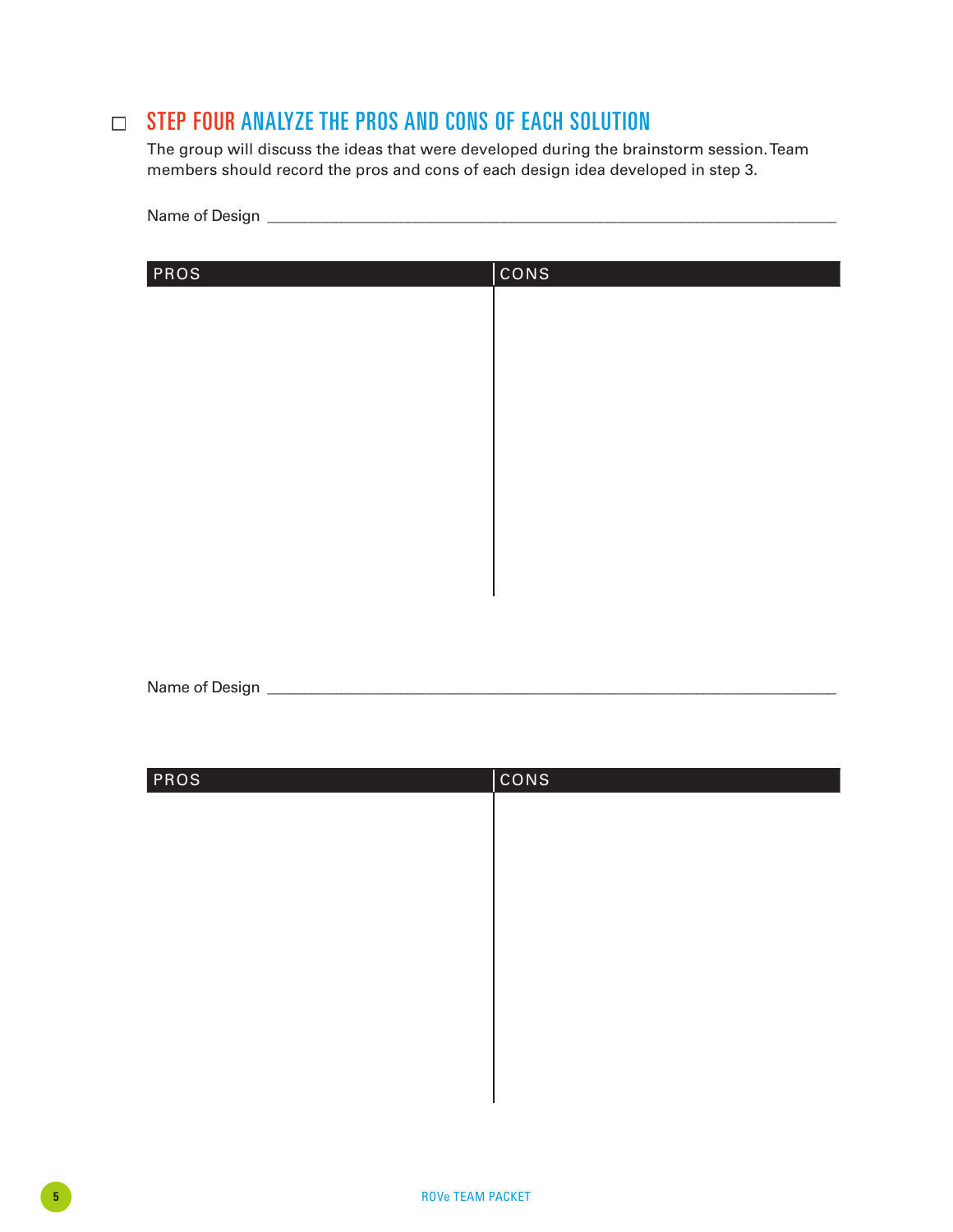#### □ STEP FIVE SELECT A DESIGN AND DRAW

Work with your team and identify the design features that appear to solve the problem the best. The best solution may be a combination of designs. Write a statement that describes why you choose that solution.

Determine a scale for your final drawing and create two **detailed scale drawings** of your final design plan. Create drawings that are (orthographic: multiple views showing the top, front and one side). These drawings are to be drawn neatly, using rulers to draw straight lines and the parts should be proportional. Parts and measurements should be labeled clearly.



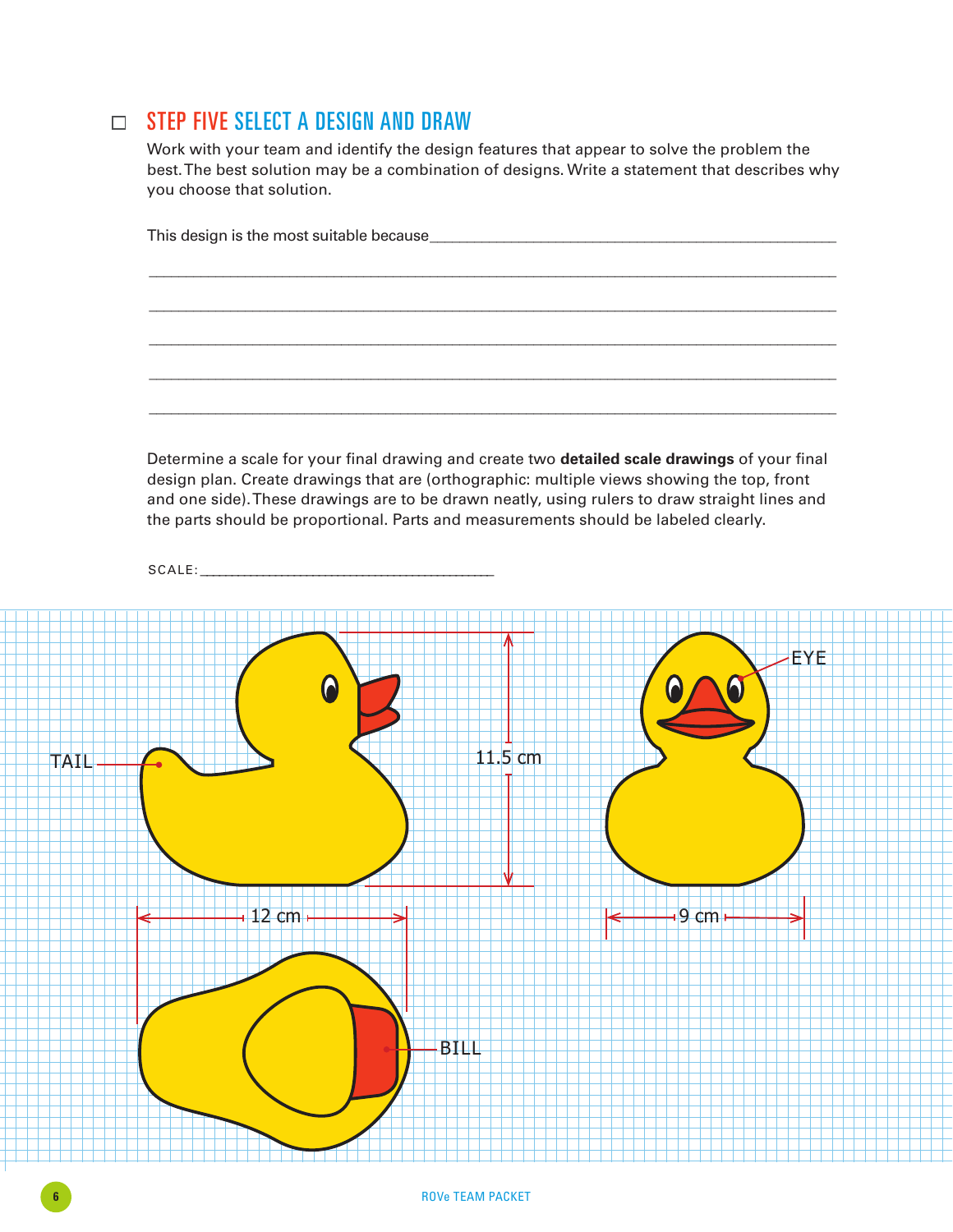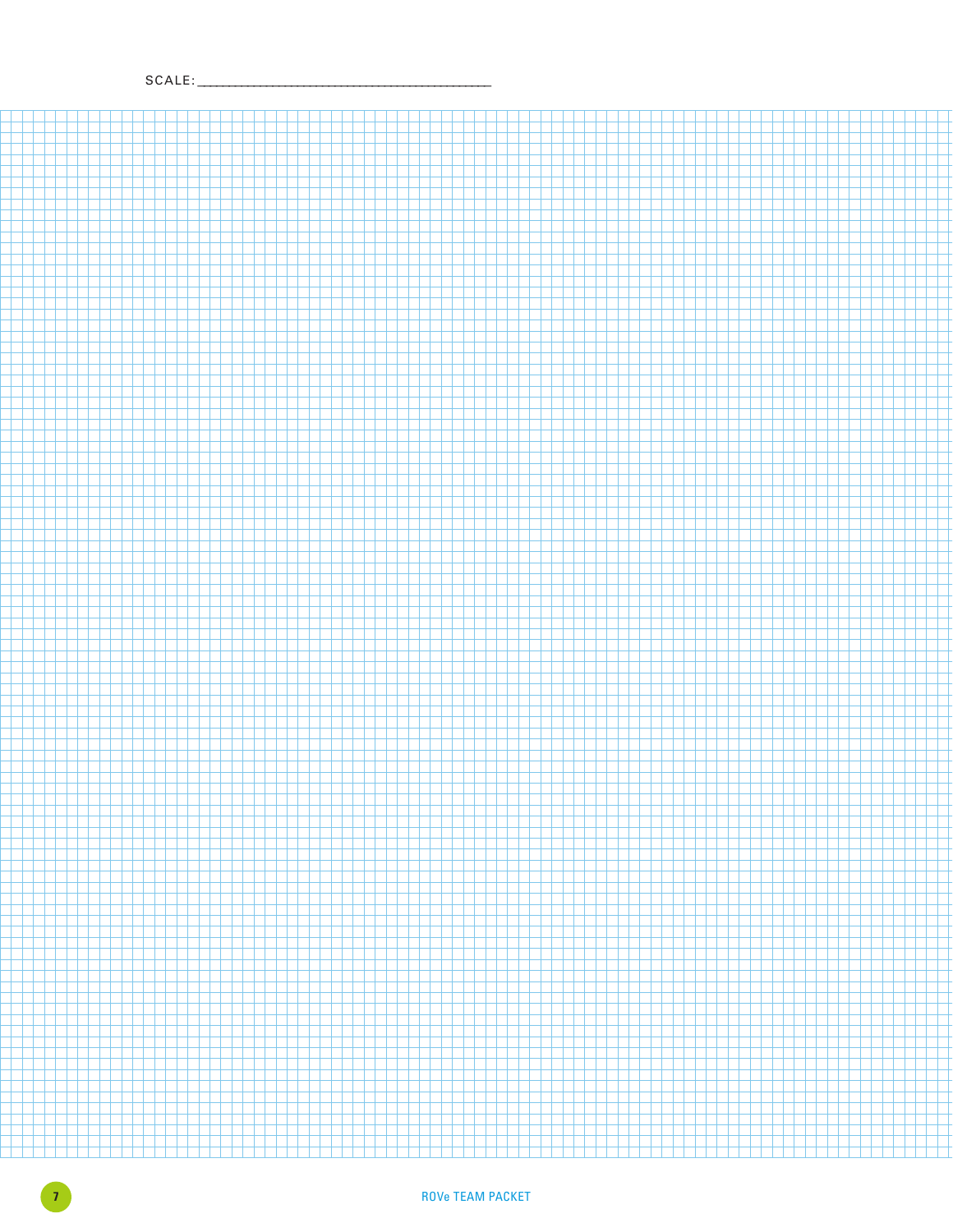#### $\Box$  STEP SIX BUILD A PROTOTYPE

Construct a full-size design based on your drawings.

#### **STEP SEVEN TEST IT AND REFINE YOUR DESIGN**

Evaluate your design after testing it in the pool. Based on your design requirements, teams must identify problems and propose solutions.

Changes made to design after testing and why they were necessary:

| 1.                                                                               |  |  |  |
|----------------------------------------------------------------------------------|--|--|--|
|                                                                                  |  |  |  |
|                                                                                  |  |  |  |
|                                                                                  |  |  |  |
|                                                                                  |  |  |  |
|                                                                                  |  |  |  |
| 2.                                                                               |  |  |  |
|                                                                                  |  |  |  |
| ,我们也不会有什么。""我们的人,我们也不会有什么?""我们的人,我们也不会有什么?""我们的人,我们也不会有什么?""我们的人,我们也不会有什么?""我们的人 |  |  |  |
|                                                                                  |  |  |  |
| ,我们也不会有什么。""我们的人,我们也不会有什么?""我们的人,我们也不会有什么?""我们的人,我们也不会有什么?""我们的人,我们也不会有什么?""我们的人 |  |  |  |
|                                                                                  |  |  |  |
| 3.                                                                               |  |  |  |
| ,我们也不会有什么。""我们的人,我们也不会有什么?""我们的人,我们也不会有什么?""我们的人,我们也不会有什么?""我们的人,我们也不会有什么?""我们的人 |  |  |  |
|                                                                                  |  |  |  |
|                                                                                  |  |  |  |
|                                                                                  |  |  |  |
|                                                                                  |  |  |  |
| $\frac{4}{3}$                                                                    |  |  |  |
|                                                                                  |  |  |  |
| <u> 1989 - Jan James James Barnett, amerikan bahasa (j. 1989)</u>                |  |  |  |
|                                                                                  |  |  |  |
|                                                                                  |  |  |  |
|                                                                                  |  |  |  |
|                                                                                  |  |  |  |
|                                                                                  |  |  |  |
|                                                                                  |  |  |  |
|                                                                                  |  |  |  |
|                                                                                  |  |  |  |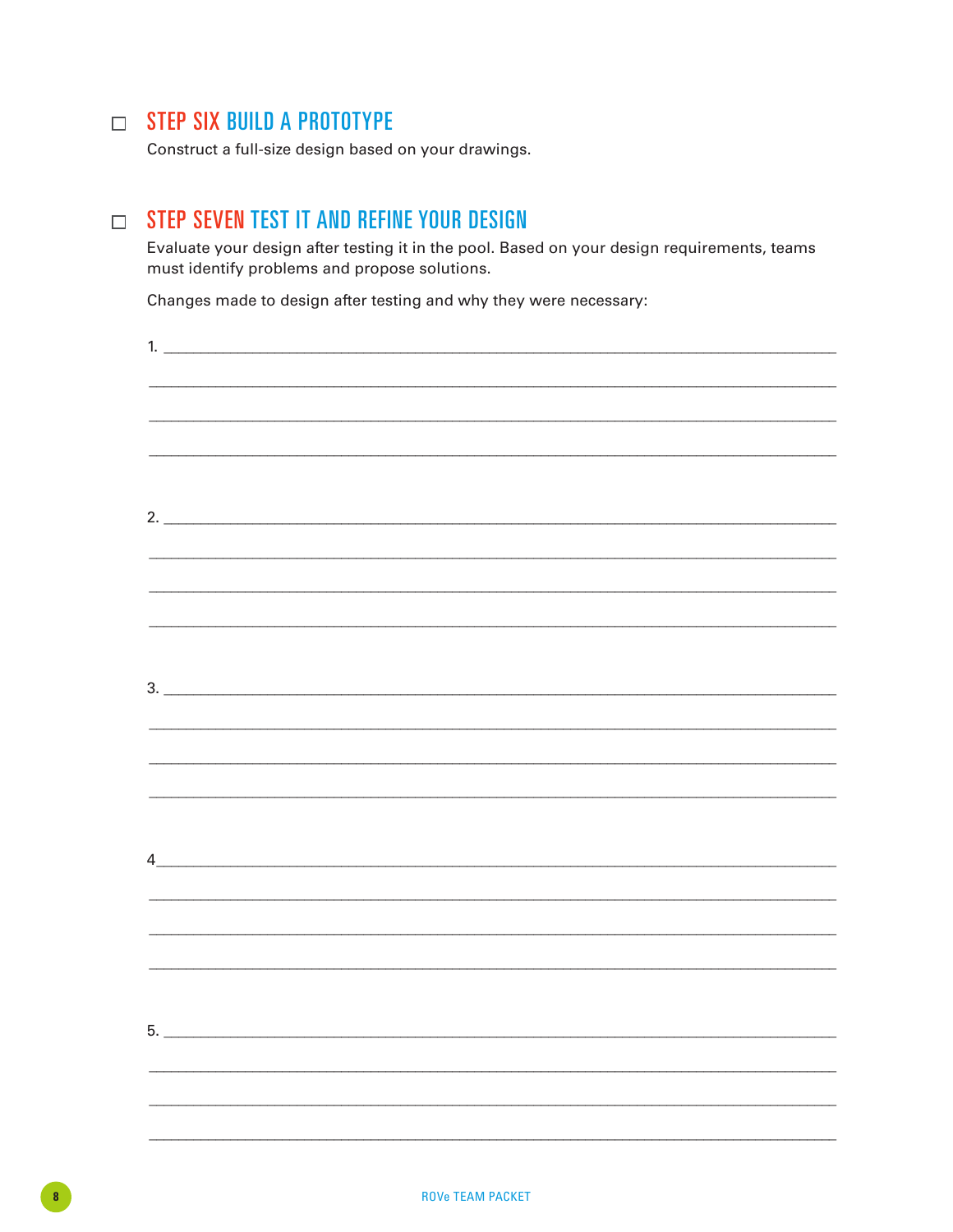### **EVALUATION**

Summarize your test results (i.e., list what was satisfactory in your design)

What did your group struggle with? List what did not work well or was unsatisfactory in your design?

If you were going to continue to work on this, what would you change or improve?